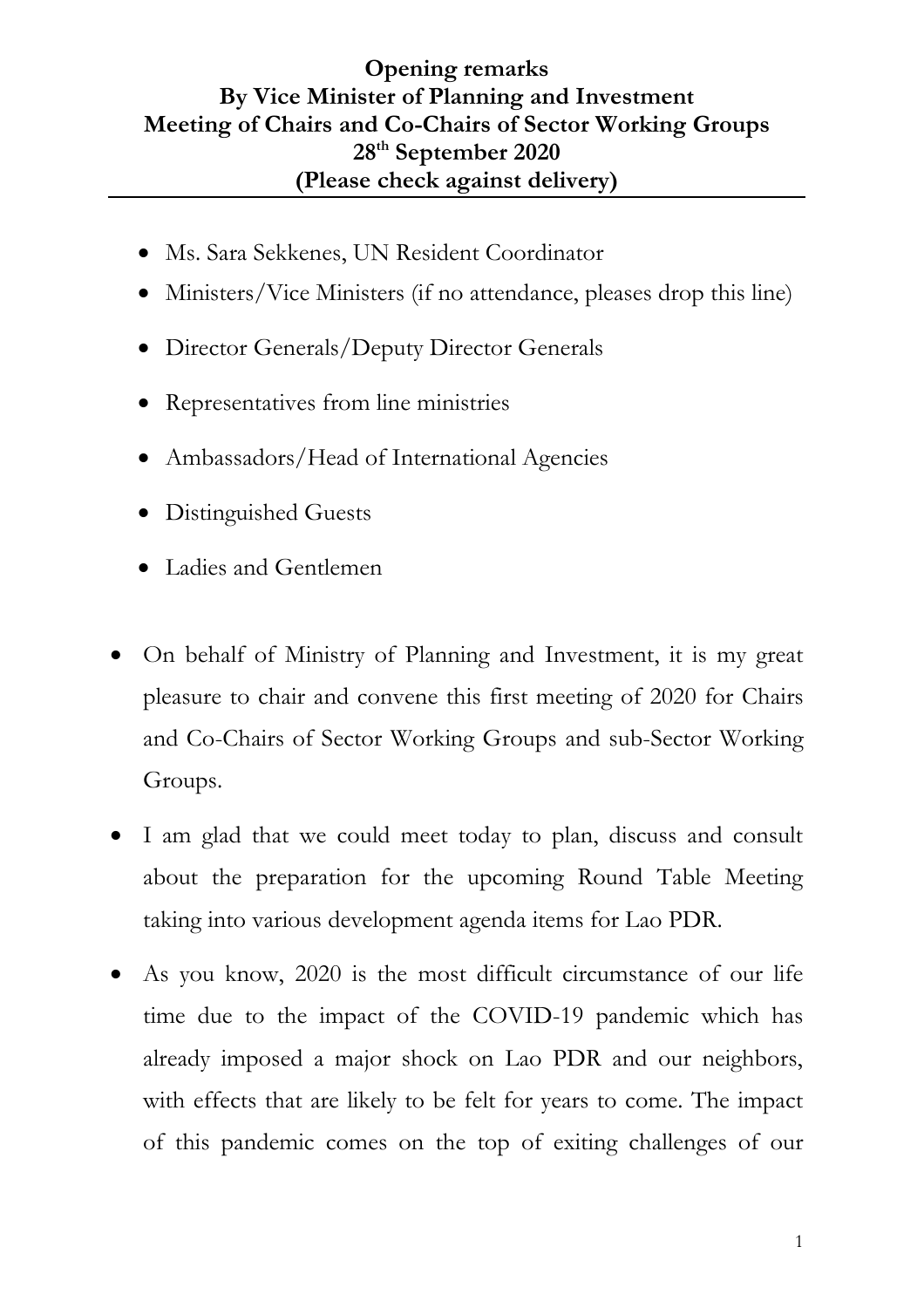country due to the two consecutive years (2018 and 2019) of major natural disasters.

- So far, the measures undertaken by Lao Government have proven successful in containing the spread of the virus with relatively small number of cases which have already been recovered. However, impact of this pandemic has brought shocks to a number of areas, in particular, among others:
	- Following years of GDP growth averaging in excess of 7 percent, growth in 2020 will be severely impacted. In this regard, the effects of COVID-19 require a structured process to consider necessary adjustments to plans whilst they are being developed, both to ensure that they focus on the right priorities, and that targets remain achievable.;
	- Labor-intensive sectors and those linked to global and regional value chains have been particularly affected. Tourism-related sectors, including transport, food and accommodation services and the retail trade have been hard hit due to fewer tourists from China and other neighboring countries. We expect this trend to continue for the remainder of 2020 due to mitigation measures adopted in response to COVID-19 in other countries as well as the continued closure of Lao borders.
	- Small and medium-sized enterprises (SMEs) are particularly vulnerable in the current crisis. Supply chain disruptions have caused delays in delivering inputs to export-oriented manufacturing industries and the construction sector. Exportoriented industries have also been significantly hit by lower external demand;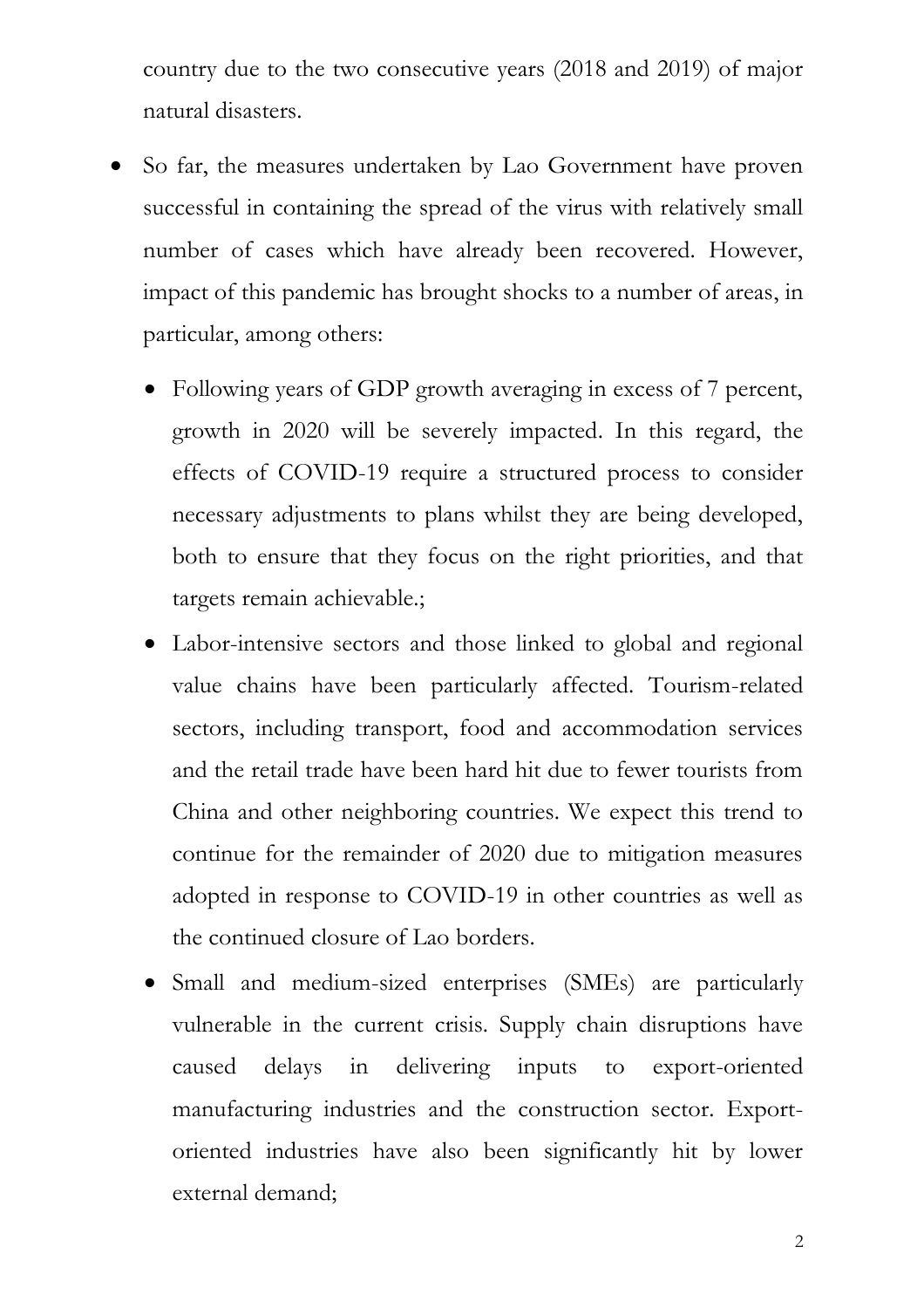- With regards to the labor market, a sharp drop in demand has led to job losses in tourism-related sectors, which account for 11 percent of total employment. In order to help those affected, the Government of Lao PDR is providing social insurance support to around 96,000 affected workers who are members of social insurance scheme.
- Taking these into great consideration, it is extremely crucial for the Government of the Lao PDR to carefully proceed with the drafting of the 9<sup>th</sup> National Socio-Economic Development Plan 2021-2025 which will serve as the main document for the upcoming Round Table Meeting.
- $\bullet$  In particular, I would like to highlight that  $9<sup>th</sup>$  NSEDP is being developed in highly unusual circumstances as our macro socioeconomic challenges already existed before the COVID-19 pandemic. Recovery may take years and we need to pay great attention to key measures such as:
	- $\triangleright$  The need to prioritise among priorities. It is important to make smart decisions to mitigate the impacts of the COVID-19 outbreak and foster economic resilience.
	- Consider the changing core assumptions and sequencing of investment programmes in the short, medium and long term and selecting investments that yield the highest returns.
	- Importance of ensuring meaningful and realistic results, targets and indicators and an effective M&E framework to monitor and measure progress.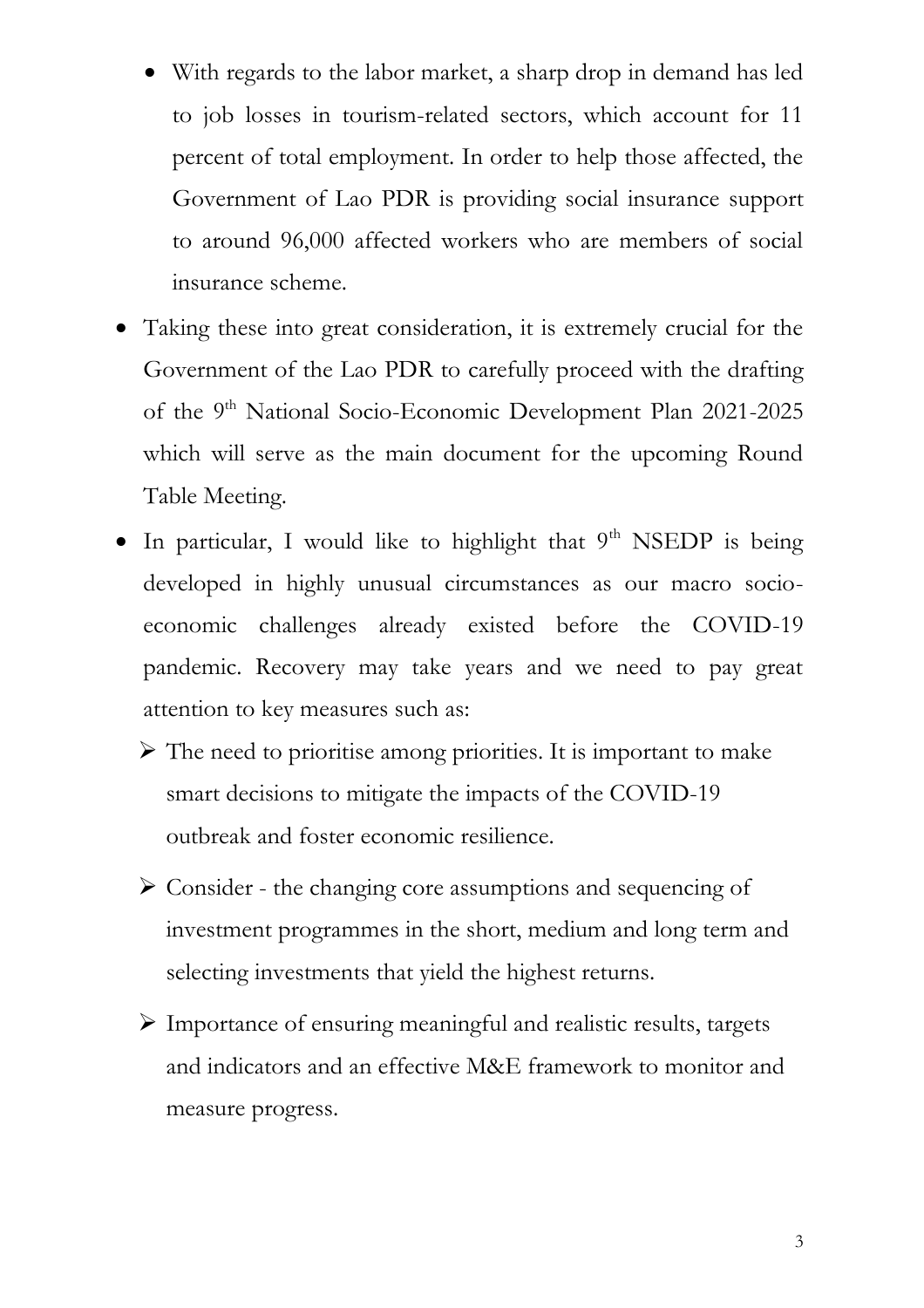Multi-dimensional impact, need multi-sectoral solutions, and we need alignment of strategies and cooperation from all stakeholders and partners.

Ladies and Gentlemen,

- Keeping these in mind, I would like to reiterate the importance of today meeting as it is a forum to brief each other on all the preparation done so far and what to do next to ensure that we share common understanding on the Round Table Meeting which will be organized sometimes early in 2021.
- Due to COVID challenges, I would like to propose that this upcoming Round Table Meeting is a special meeting not a high level as we intended to call it. It will be extremely difficult for high ranking HQ officials to travel during this time. Therefore, this will be a forum for our national government agencies and those resident development partners who will participate in the meeting.
- While this is the first meeting of this year, I am pleased that I have kept all partners informed about work through various communication letters sent out from MPI a few times so far.
- I am in particular delighted to share with you that our National Steering Committee met in July to review and give guidance on various activities leading up to the upcoming RTM taking COVID19 into great consideration.
- The National Steering Committee on the Round Table Process approved the RTIM concept and roadmap and stressed the importance of, among others:

4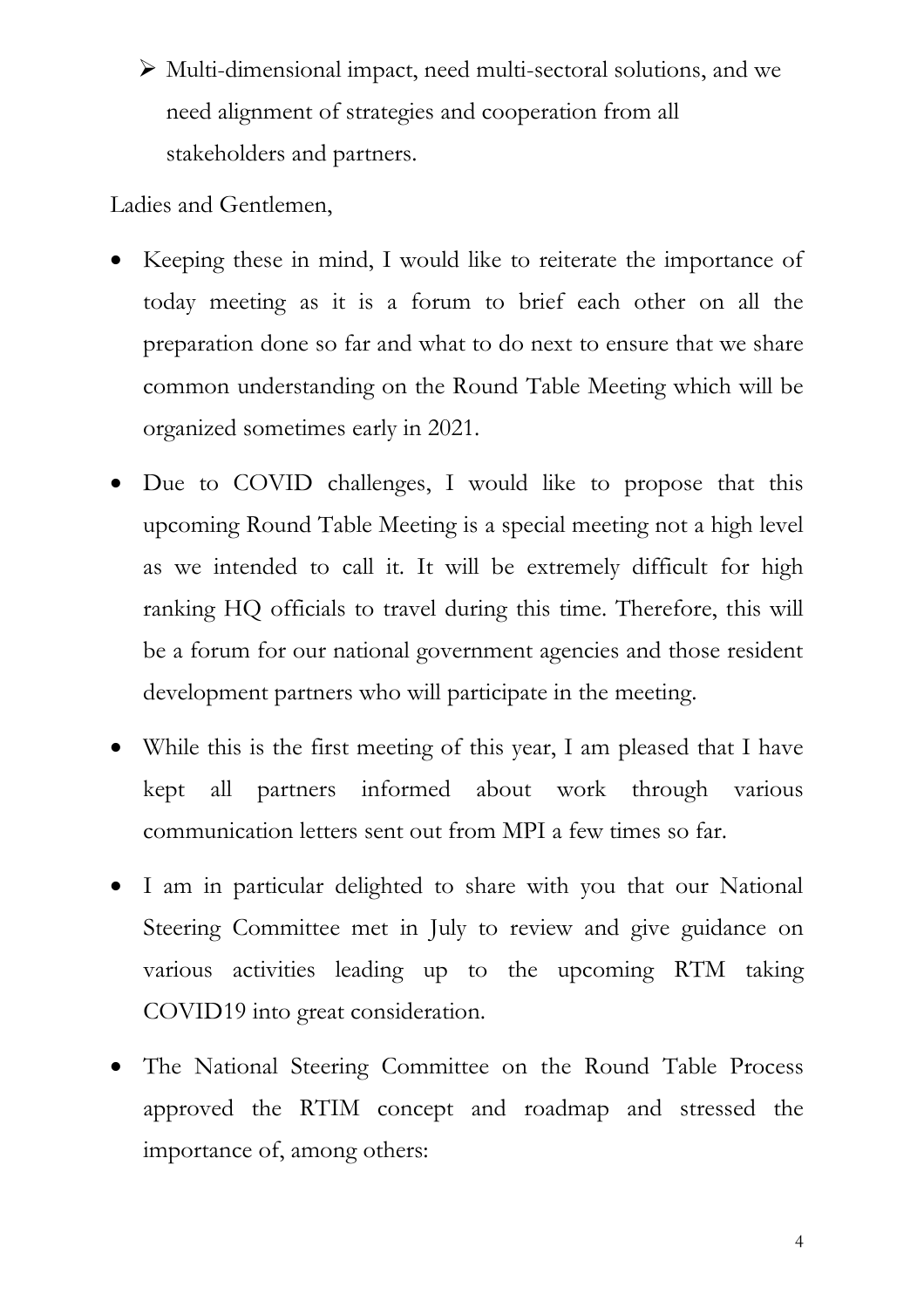- o Fist, ownership and alignment of development assistance reflecting reality on the ground
- o Second, theme of the RTM which need to reflect
	- $\blacksquare$  the preparation of the 9<sup>th</sup> NSEDP based key results from final assessment of the  $8<sup>th</sup>$  NSEDP and recommendations from last year RTIM,
	- **Perform** preparation of the next SDG report and LDC review, and
- o Third, Government priorities and supports by partners– reflection on past cooperation and way forward in light of recent national achievements
- o Fourth, Multi stakeholder partnership for development results including ensuring that national development agenda is effectively translated into concrete actions at local level.
- o Sixth, Background Document and other important reports which need to be prepared well in advance through greater participation of partners.
- The Committee has tasked DIC/MPI and Line Ministries to work closely with all national and international partners to ensure the success of RTM despite the COVID19 challenge.
- We also need to pay great attention to important steps to create common and coordinated work at the sectoral and provincial levels which need to have a clear link with the Round Table Meeting.
- I would like to encourage all of us who are here today, and those whom you will consult with after today's meeting, to provide comments, suggestions, and recommendations on how we could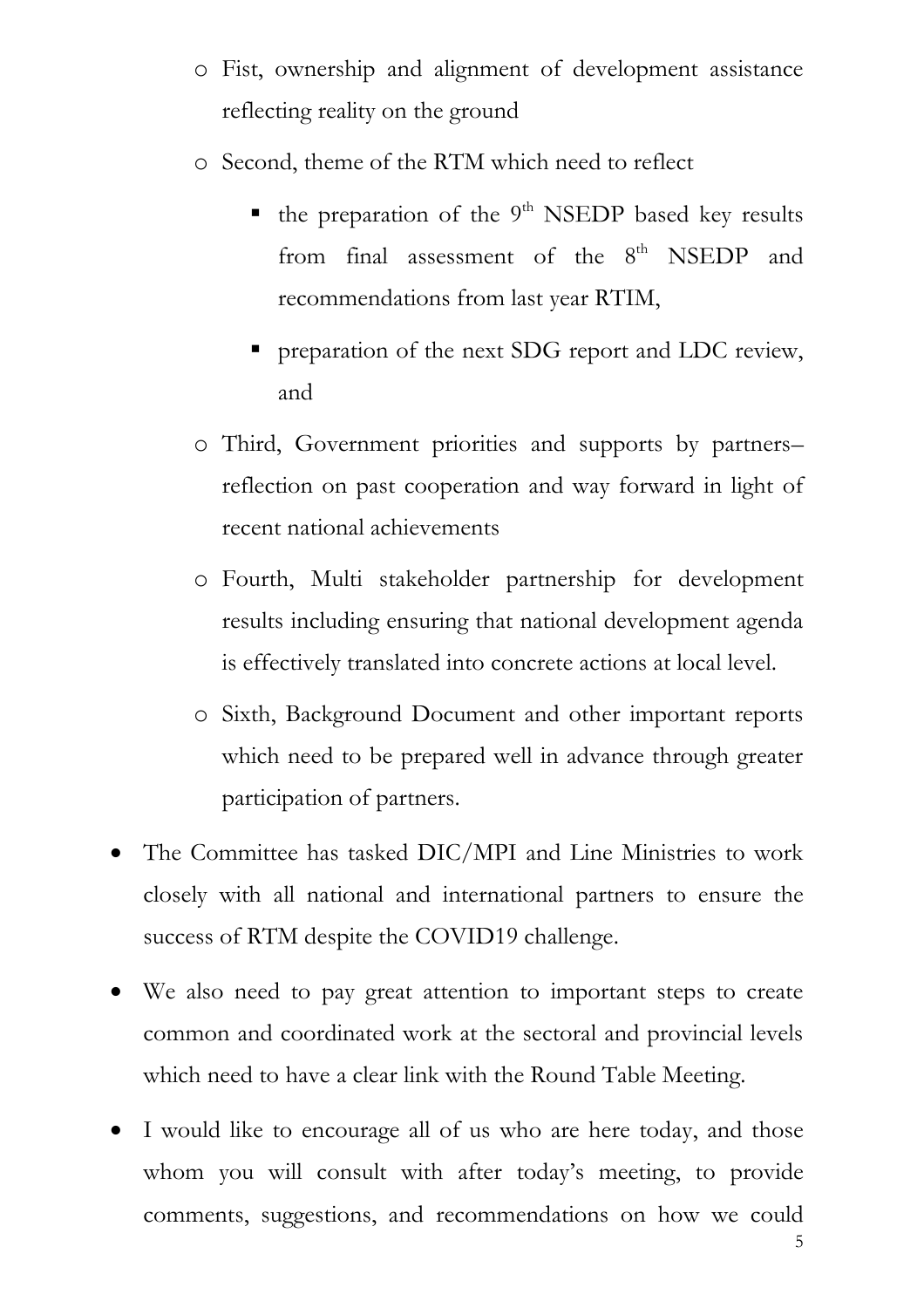further narrow down broad ranges of issues for various dialogues leading up to the Round Table Meeting.

- In particular, I have asked DIC/MPI to work closely with Sector Working Groups to have more strategic consultations leading to the RTM.
- $\bullet$  I would like to stress that the 9<sup>th</sup> NSEDP will be endorsed by the new session of the National Assembly which will be later in 2021. Therefore, the outcomes of the Round Table Meeting strategically guide the finalization of the  $9<sup>th</sup>$  NSEDP including its implementation and longer term development vision toward 2030 and beyond.
- Having said this, I would like to urge all partners to provide comments, suggestions, and recommendations based on the guidance that we have shared with you earlier and use the current draft version of the 9<sup>th</sup> NSEDP as a base for your comments and suggestions.
- I will stop here and before I end my remarks, I encourage all of us today to be frank, and provide constructive feedback in a coordinated, inclusive and forward looking manner.
- On behalf of Ministry of Planning and Investment, I would like to thank all of you here today and those who provide inputs in one way or another but could not make it today.
- My sincere thanks to you co-chair today, the UN Resident Coordinator, Ms. Sara Sekkenes and her team and all chairs and cochairs of Sector Working Groups, sub-Sector Working Groups and other partners for your participation and active engagement despite